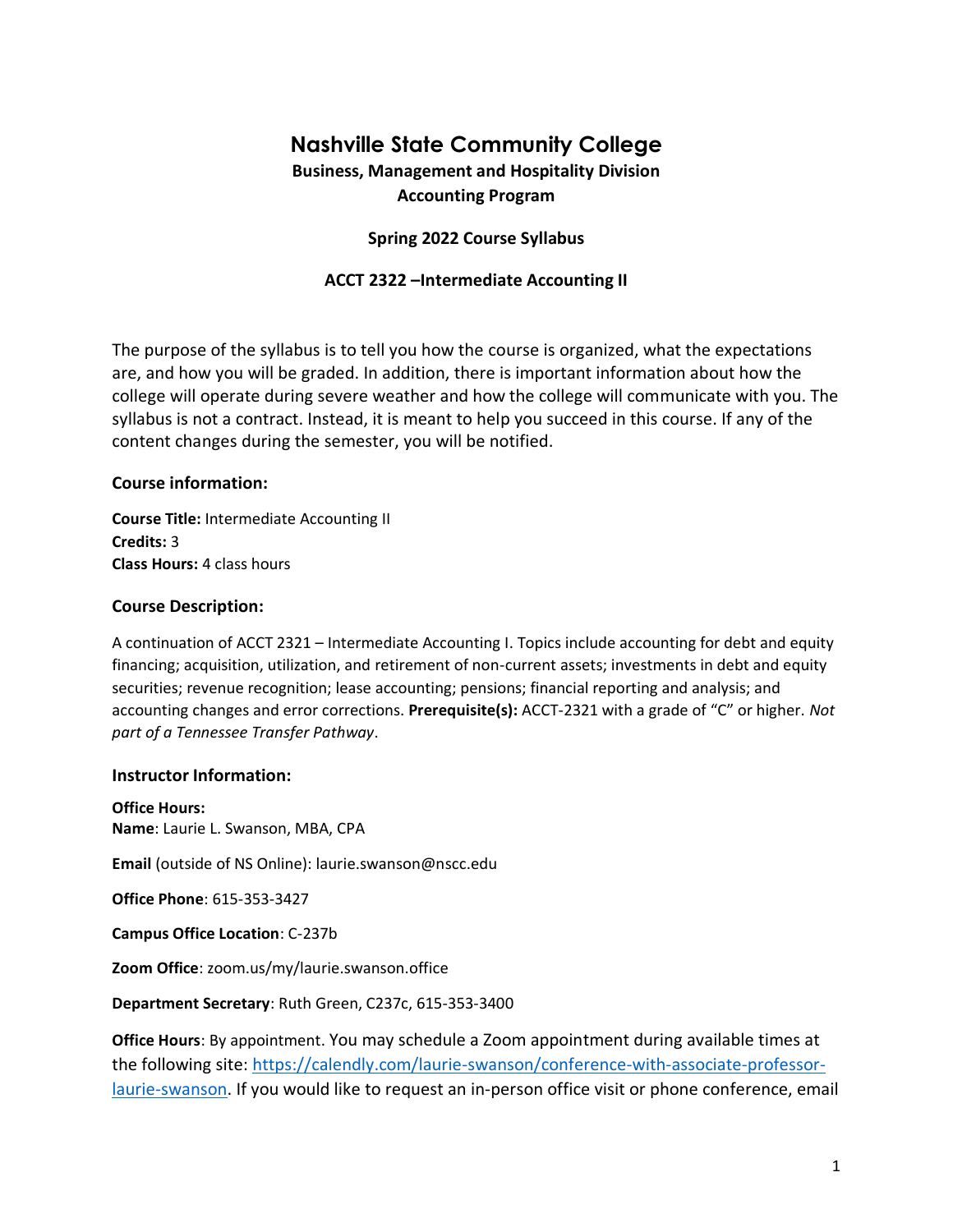me through NS Online (preferred) or at [laurie.swanson@nscc.edu.](mailto:laurie.swanson@nscc.edu) Available times for phone or office meetings are more limited than those for Zoom. You will receive a reply to appointment requests made by email during the work week within 24 hours. Replies to requests made after noon on Friday through the weekend will be sent no later than close of business the following Monday.

### **Required Textbook(s) & Other Materials:**

If you purchased the required materials for ACCT 2321 in the previous semester, you do not need to make any additional purchases for this course. Otherwise it is recommended that you purchase the bundle package listed below.

**Textbook(s):** Intermediate Accounting loose leaf version with Connect, 10<sup>th</sup> edition, by Spiceland, Nelson and Thomas. (Required) **ISBN:** 978-1-260-31017-7

The option of purchasing an eText with Connect is available through your Connect account for this course. Your instructor can provide you with more information on purchasing an online textbook.

**Supplies:** Additional materials that may be helpful in completing this course include a pocket calculator. You may bring this calculator with you to exams, however, cell phone calculators or other electronic devices may not be used when taking the exam. Pencils and good erasers are also recommended. Students will also need access to an Internet connected computer with a minimum operating system of Windows XP or higher.

#### **Connect Address and Contacts**

To register for Connect, please follow the instructions provided to you by your instructor. Be sure to register for the appropriate course. The **Tech support** number for Connect is **1-800-331-5094.** The Connect web address for this course is as follows:

#### [http://connect.mheducation.com/class/nscc-acct-2322-n40-s22](http://connect.mheducation.com/class/nscc-acct-2322-n40-s2)

Once you have registered for your courses, you should make sure you have the correct textbook and materials for each course. Before courses begin, you can do this by looking up your courses on the [bookstore's website](https://www.bkstr.com/nsccstore/shop/textbooks-and-course-materials) (<https://www.bkstr.com/nsccstore/shop/textbooks-and-course-materials> ) using your A# or by entering your course information. If you are registered with the Access Center and need an alternate format for the textbook and other course materials, please contact the Access Center at 615-353-3721, 615-353-3741, or [accesscenter@nscc.edu.](mailto:accesscenter@nscc.edu)

**Digital Course Materials:** This course does not use digital course materials. Textbook and Connect must be purchased through the NSCC Bookstore or through the publisher.

**Honors Option**: Honors credit is available in some classes. If you are interested in participating in the Honors Program, please see your instructor within the first four weeks of class.

**Important Dates Latest Withdraw Date:** March 25, 2022

#### **Deadline for Summer and Fall 2022 Intent to Graduate:** March 25, 2022

**Spring Break:** March 7-13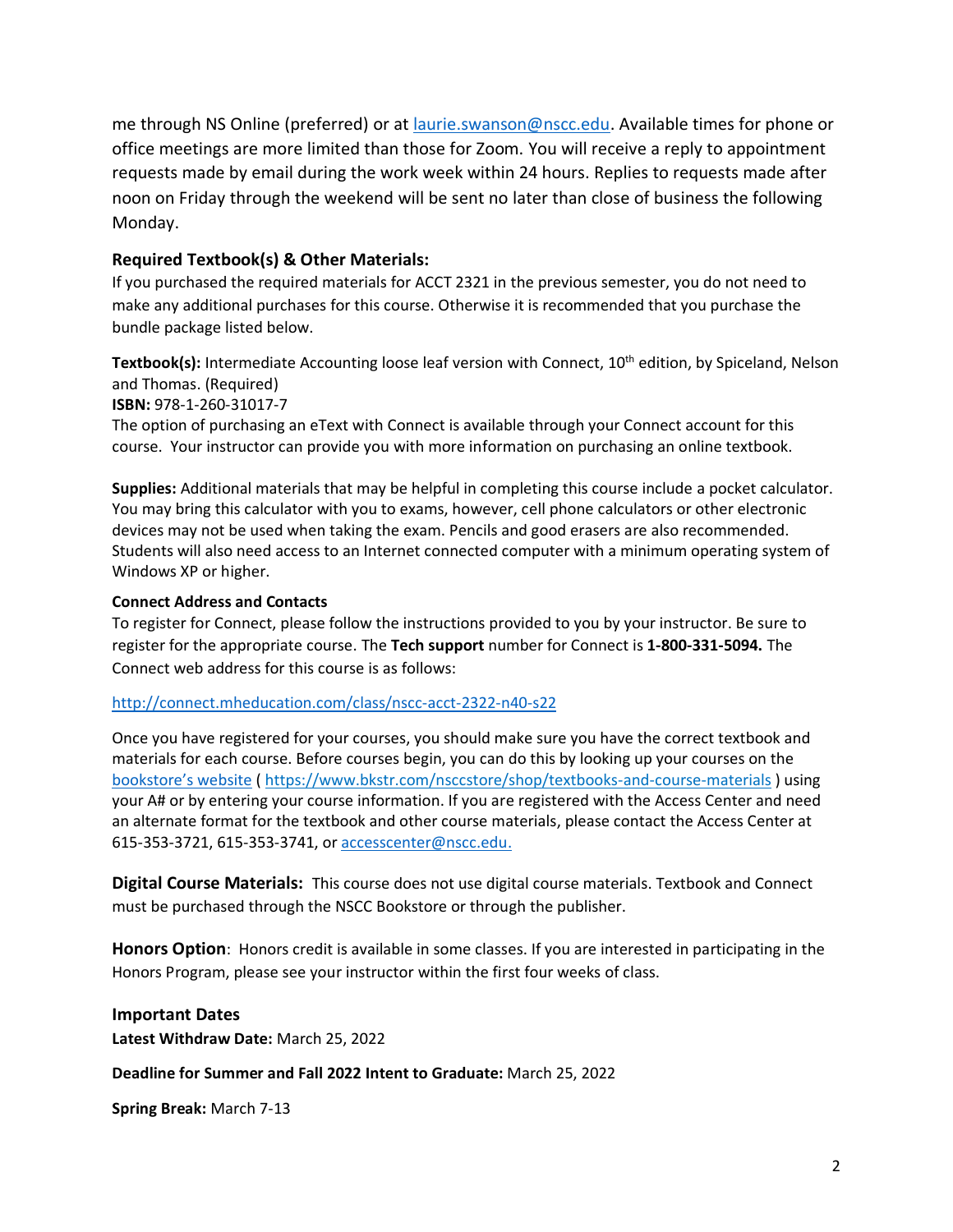### **Administrative Closing** (college closed): April 15 - 17

**Final Exam:** May 3, 2022

**Course Outcomes:** At the end of the semester, this is what you should know and/or be able to do:

- 1. Account for the acquisition, utilization, and disposition of operational assets determining initial cost, appropriate cost allocation, impairment if applicable, and any gain or loss on the disposition or exchange of the asset.
- 2. Demonstrate how to account for investments under the following methods: held-to-maturity, available for sale, trading securities, and the equity method.
- 3. Decide the proper accounting treatment for the issuance and payment of short and long-term debt. Demonstrate the appropriate accounting treatment for contingencies and bonds issued at a discount or premium.
- 4. Explain the basis for each of the criteria and conditions used to classify leases describing and demonstrating how both the lessor and lessee account for leases.
- 5. Create a statement of shareholders' equity and properly account for each section of shareholders' equity.
- 6. Prepare a statement of cash flows by the direct and indirect methods and identify operating, investing and financing activities including noncash activities.

# **Course Competencies:**

The following are detailed course competencies, or specific skills or knowledge, intended to help you achieve the course outcomes:

- Calculate periodic depreciation, amortization, or depletion using time-based or activity-based methods as appropriate.
- Identify situations that involve significant impairment of the value of operational assets and demonstrate the required accounting procedures to record asset impairment.
- Decide the accounting treatment of repairs and maintenance, additions, improvements, and rearrangements to operational assets.
- Demonstrate how to identify and account for investments classified for reporting purposes as held-to-maturity, available-for-sale, and as trading securities.
- Explain what constitutes significant influence by the investor over the operating and financial policies of the investee and demonstrate how investments are recorded and reported by the equity method.
- Define liabilities and distinguish between current and long-term liabilities.
- Prepare journal entries for the issuance and payment of various forms of notes and record the interest on the notes.
- Identify circumstances that constitute contingencies and the conditions under which they should be accrued.
- Record bond issues at par, discount, or a premium as appropriate.
- Record bond interest at the effective rate or by the straight-line method.
- Demonstrate the accounting treatment of notes, including installment notes, issued for cash or for noncash consideration.
- Prepare the journal entries to account for the conversion of debt to securities.
- Explain the basis for each of the criteria used to classify leases.
- Record all transactions associated with operating leases by both lessor and lessee.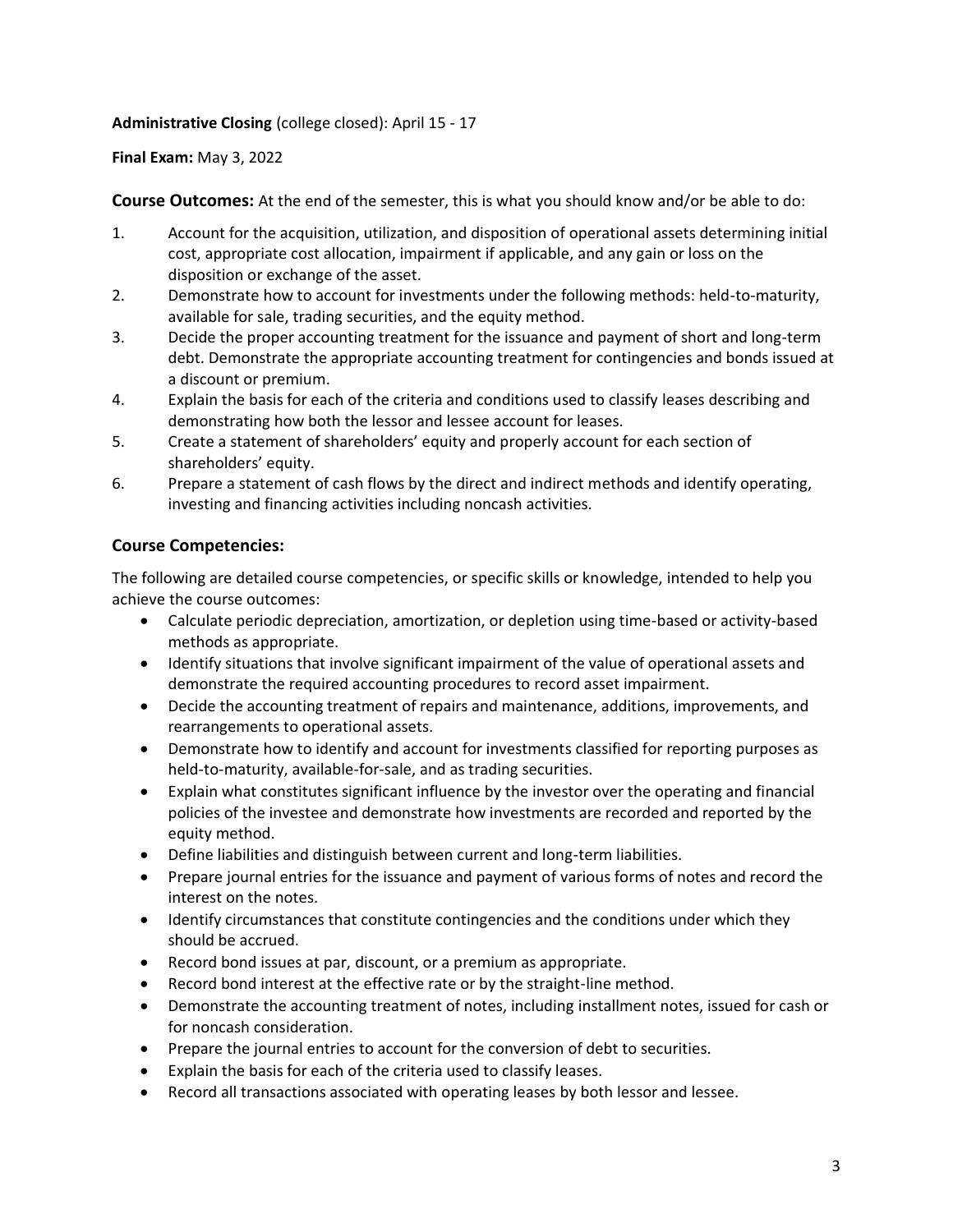- Demonstrate how both lessee and lessor account for a capital lease.
- Properly account for the differences that cause deferred tax liabilities or deferred tax assets.
- Explain how a change in tax rates affects the measurement of deferred tax amounts.
- Explain how an operating loss carryforward and an operating loss carryback are recognized in the financial statements.
- Record the issuance of stock shares when sold for cash, for noncash consideration, and by share purchase contract.
- Account for stock shares that are retired or classified as treasury shares.
- Illustrate how to account for cash dividends, property dividends, stock dividends, and stock splits.
- Differentiate among the three types of accounting changes and distinguish between the retrospective and prospective approaches to accounting for reporting accounting changes.
- Explain how a change in accounting principle or estimate would be reported on the financial statements.
- Identify business transactions as operating, financing, or investing activities.
- Prepare a statement of cash flows using both the direct and indirect methods.

The following are general education competencies intended to support the course outcomes:

•

#### **Topics to Be Covered:**

Chapter 11: Property, Plant, and Equipment and Intangible Assets: Utilization and Disposition

Chapter 12: Investments

Chapter 13: Current Liabilities and Contingencies

- Chapter 14: Bonds and Long-term Notes
- Chapter 15: Leases
- Chapter 16: Accounting for Income Taxes
- Chapter 18: Shareholders' Equity
- Chapter 20: Accounting Changes and Error Correction
- Chapter 21: Statement of Cash Flows

**Course Assessments:** We will use the following assessments to demonstrate your understanding, knowledge, and skills:

| Assessment                                          | Percentage |
|-----------------------------------------------------|------------|
| Connect Homework (10 Assignments @ 100 points each) | <b>15%</b> |
| Case Study (1 Case @ 100 points)                    | 10%        |
| Examinations (3 Exams $@$ 100 points each)          | <b>75%</b> |
| Total                                               | 100%       |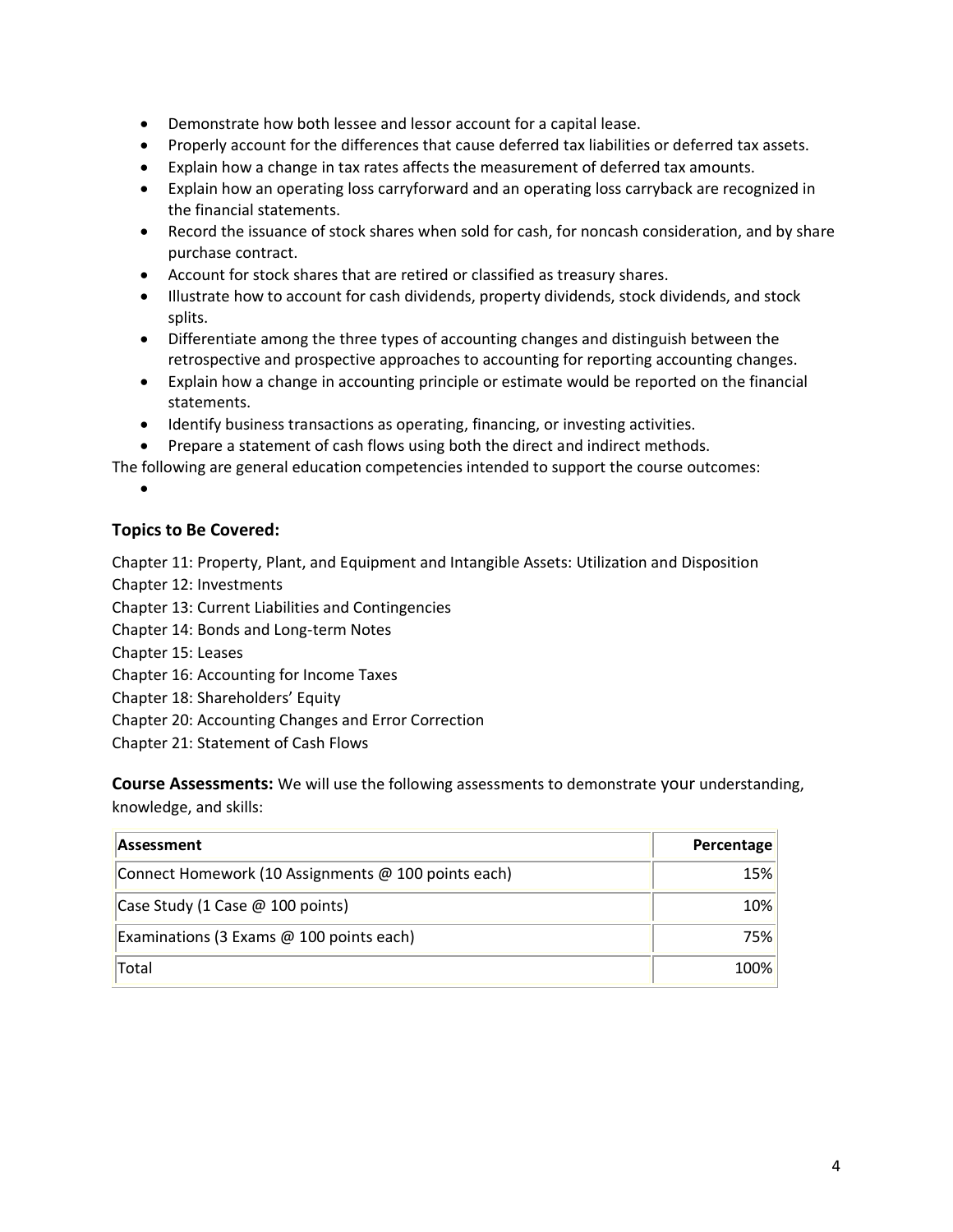# **Grading Policy:**

#### **Homework**

Homework will be completed online using *Connect*. Homework assignments consist of assigned exercises and problems located at the end of each chapter. Homework assignments for a chapter will not be accepted for grading after the due date. Three optional review assignments are available to make up for missed work or as bonus points. Additional bonus points may be earned by completing the SmartBook assessments in *Connect*. Each assigned SmartBook module that you complete to 100% will earn 2 points on the related unit exam.

### **Case Study Assignment**

NSCC seeks to enhance critical thinking skills in student learning campuswide so that NSCC students are better able to make confident, sound decisions in the classroom, about their education, and throughout their lives. One case study representing 10% of the overall course grade will be required for this course. The details for this case study can be found in NS Online.

#### **Examinations**

Three written tests, including the final, are scheduled for this course. These examinations will contain questions and problems based on the course outcomes and competencies listed earlier in the syllabus. Exams not completed as required will receive a grade of -0-. **No test grades will be dropped**. Exams are seventy percent of your final course grade. Tests are to be kept on file by the instructor for at least one semester.

#### **Grading Scale:**

| <b>Letter Grade</b> | <b>Numerical Score</b> |
|---------------------|------------------------|
| А                   | $ 90 - 100$            |
| R                   | $ 80 - 89$             |
| r                   | 70 – 79                |
|                     | 65-69                  |
|                     | $0 - 65$               |

A grade of "C" or better is required to enroll in NSCC courses for which this course is a prerequisite.

### **FA**

If you stop attending class or if you are in an online class and stop submitting assignments, but do not turn in a withdrawal form by the deadline, you are still enrolled in class. You will be given a grade of FA, which means you have failed due to not attending class and not completing your assignments. Please refer to the current academic calendar available on the Nashville State web site, looking for the date that indicates it is the "Last Day to Earn F for Attendance (FA)." If you stop attending your course after this date, you will receive an F. The last day to earn an "FA" for spring 2022 is 3/25/2022.

#### **FN**

An FN is awarded if you have never attended your course or done any of the work in an online course.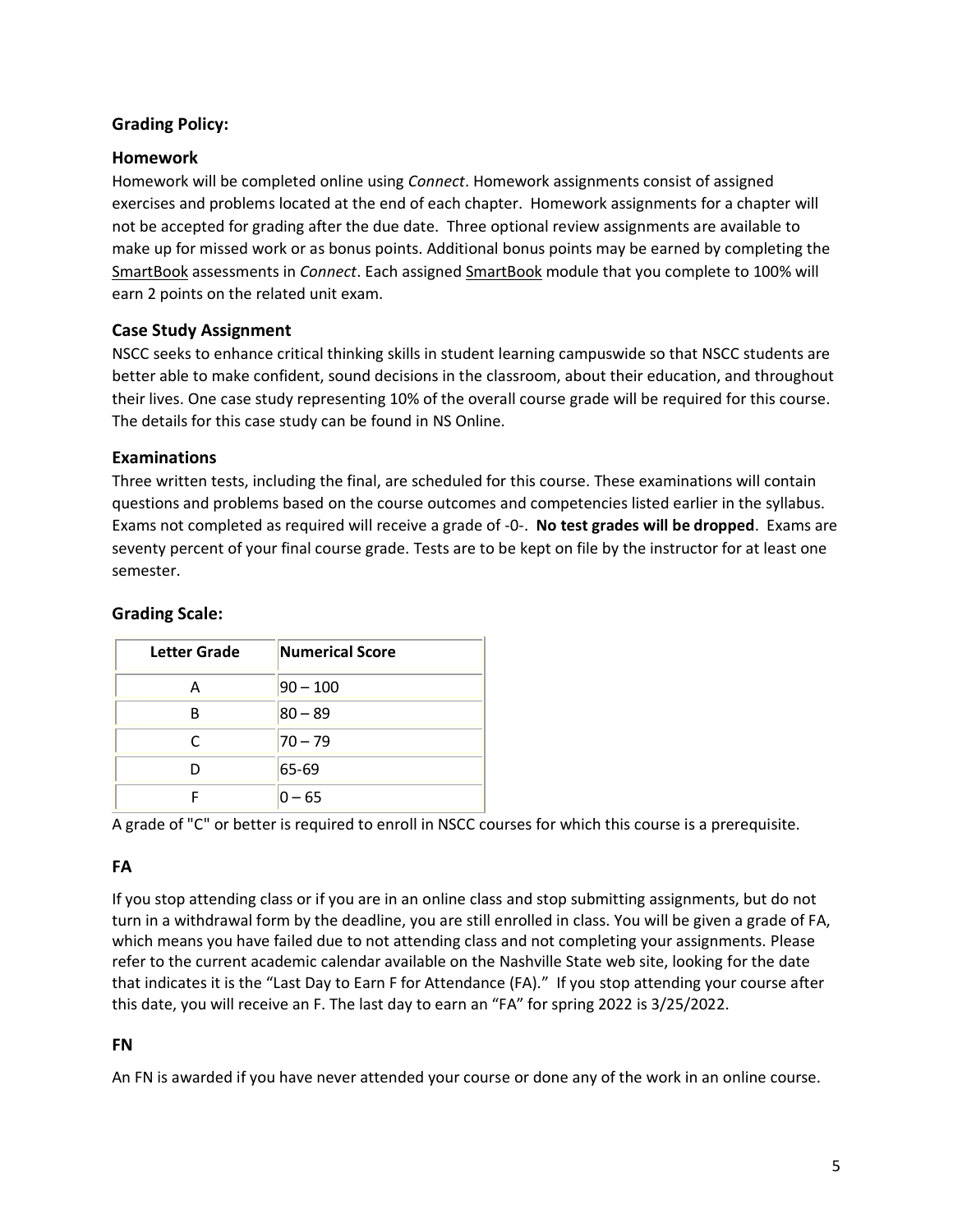| Assessment | <b>Late Work Policy</b>                                                                                                                                                                                                                                                                      | <b>Feedback Policy</b>                                                                                                                                                                                                                                        |
|------------|----------------------------------------------------------------------------------------------------------------------------------------------------------------------------------------------------------------------------------------------------------------------------------------------|---------------------------------------------------------------------------------------------------------------------------------------------------------------------------------------------------------------------------------------------------------------|
| Homework   | Late homework is not accepted.<br>Complete one of the three chapter<br>reviews in Connect to replace a<br>missed homework assignment.                                                                                                                                                        | Immediate feedback provided in Connect<br>electronic grading system. Homework<br>averages will be posted in NS Online no<br>later than 3 days after the Connect<br>homework deadline.                                                                         |
| Cases      | Ten points will be deducted from the<br>case grade for each calendar day the<br>case is submitted late. Cases<br>submitted more than 5 calendar days<br>late will not be accepted or graded.                                                                                                 | Cases are hand graded and require a<br>significant amount of time to review.<br>Case grades will be posted in NS Online<br>within 21 days of the due date.                                                                                                    |
| Exams      | Five points per calendar day will be<br>deducted from the exam grade for<br>any exam taken after the scheduled<br>deadline. The deduction will be<br>waived for <b>documentable</b> medical<br>emergencies. Exams taken more than<br>5 calendar days late will not be<br>accepted or graded. | Exam grade to be posted in NS Online no<br>later than 7 days after the exam deadline<br>or receipt of exam, whichever is later.<br>Please note that exams taken at satellite<br>testing centers sometimes take up to a<br>week for the instructor to receive. |

# **Late Work Policy & Make-up Procedures for Missed Assignments and Work:**

# **Attendance Policy**

### **General Policy**

If you have been exposed to COVID-19 or have tested positive, you must email [virusinfo@nscc.edu](mailto:virusinfo@nscc.edu).

- *Absences in a course may affect your final grade.*
- *Tardiness may also affect your final grade.*
- *You are responsible for all work/tests that occur during any missed course session(s) regardless of reason(s) for absence.*
- *If you are not well enough to attend a course session (class), you must notify the instructor as soon as possible before the scheduled course time.*
	- o *If you are unable to notify an instructor before the scheduled course time, you must contact the instructor as soon as reasonably possible.*
- *If you have an unavoidable conflict with a scheduled course session, you must notify the instructor before the course session.* 
	- o *If you are unable to notify an instructor before the scheduled course time, you must contact the instructor as soon as reasonably possible.*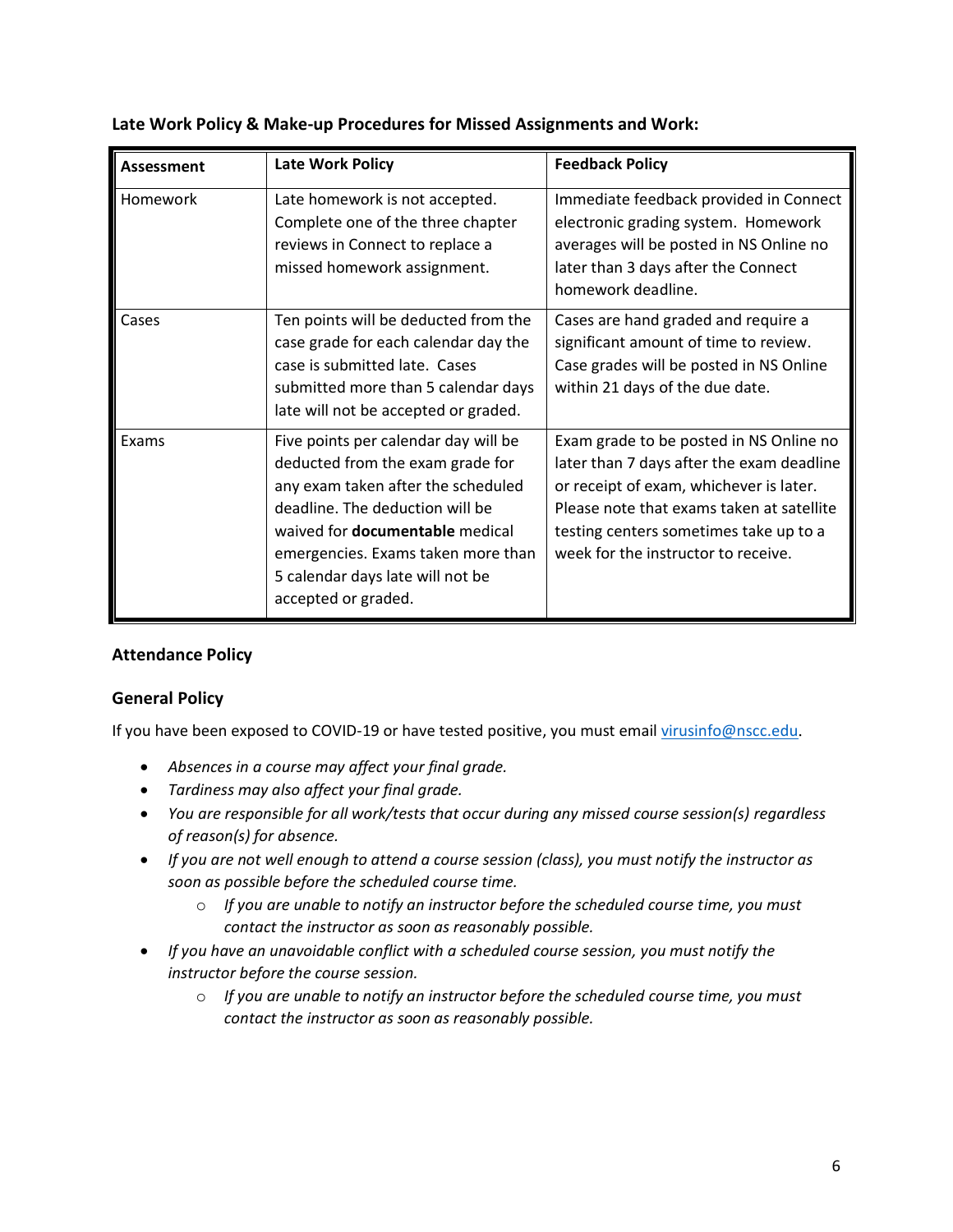# **Instructor's Policy**

The attendance policy for this course is: Students should attend class whenever possible. Instructor's policy is consistent with the general policy.

**For financial aid** purposes, **attendance** is measured by participation in the course. Instructors can determine your level of participation in several ways. Some of those ways are:

- continued attendance
- participation in on-ground or virtual class sessions
- participating in D2L as prompted
- responding to an instructor's email
- posting to a discussion board
- completing and submitting assignments

# **Technology Statement**

- All classes at the College are web enhanced. "Web enhanced" means that components of the course, such as assignments and online discussions, may be located online in the class D2L/NS Online course shell and used in the course, even if the course meets in a classroom on ground.
- You must have access to a computer and an internet connection to complete assignments, engage in online discussions, and access various course materials through D2L/NS Online course shells.
- You may also be required to use free video conferencing platforms (examples: Zoom, Teams, etc.) for course sessions and meetings.
- You will be responsible for appropriate dress while on video. This means that you are expected to dress as if you were in a classroom.
- You will be responsible for a distraction free environment while on video. This means that the professor and others in the course should not be able to hear noise in your home, such as cell phones, TVs, or barking dogs. The best way to do this is to keep yourself on "mute" until you need to speak.
- You will be responsible for making sure your background is neutral. Keep in mind that students and professors come from all around the world, and you are all a part of our community. Therefore, please avoid having images in your background that may be offensive to your classmates.
- Certain publisher materials, such as textbook figures, may not work on cellphones and may require a laptop or a tablet.
- If you have questions or concerns regarding access to a computer or internet resources, please contact your instructor. Additional information is available on the [access to internet and](https://www.nscc.edu/current-students/student-online-resources/access-to-internet-and-technology)  [technology](https://www.nscc.edu/current-students/student-online-resources/access-to-internet-and-technology) website.

# **Computer Labs**

Computers are available for all Nashville State students to use at each campus during open hours. Open computer lab availability may vary from campus to campus.

You should check the NSCC website for current hours of operation.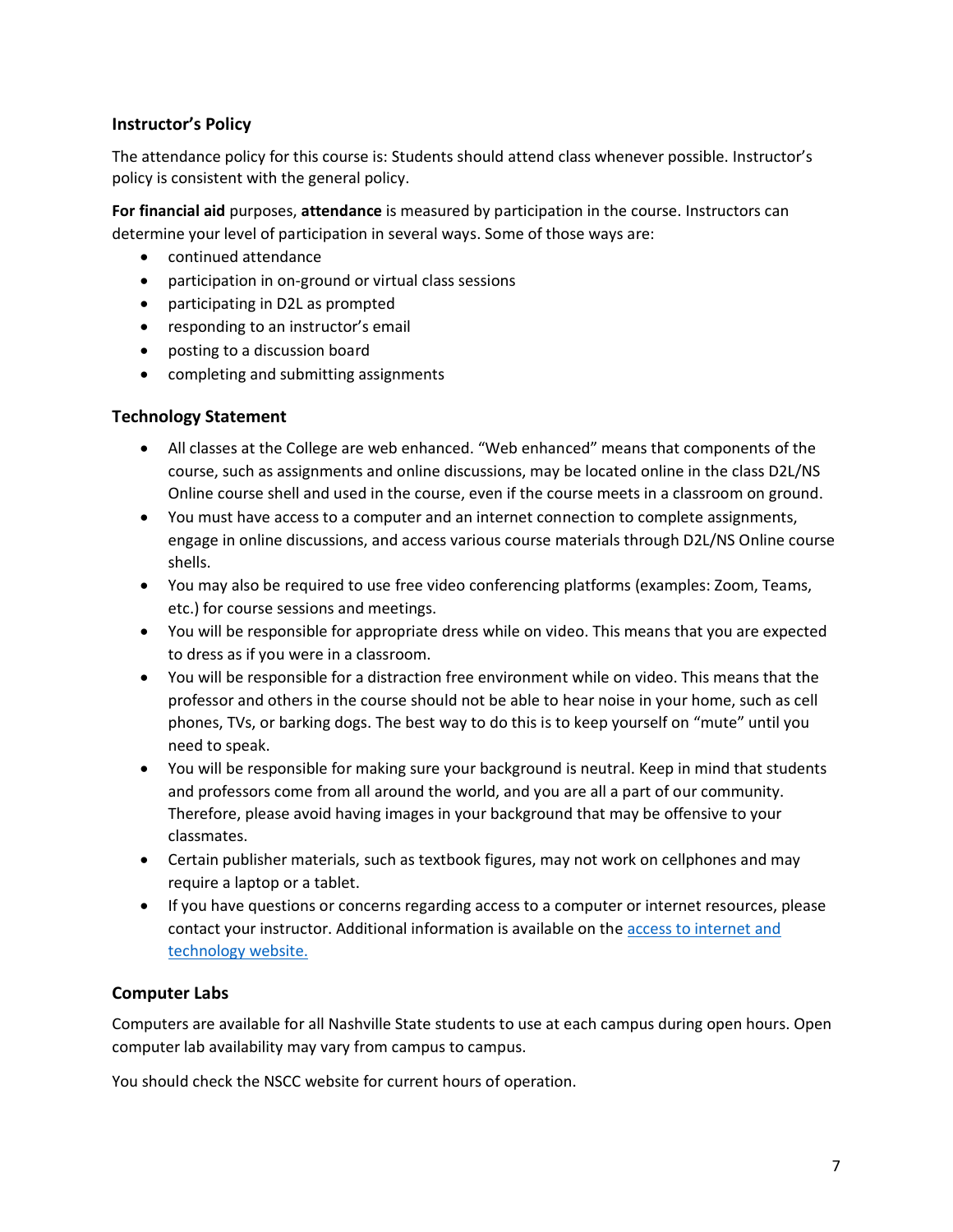# **D2L/NS Online and myNSCC**

It is your responsibility to check your email in **both** D2L/NS Online course shells and your @my.nscc.edu (student email) on a regular basis. These are the official communication channels between the college and you. You are responsible for the information communicated through these email channels. D2L/NS Online emails contain specific course information and @my.nscc.edu emails contain important information from college offices, such as Financial Aid.

# **ADA Compliance Statement**

If you need accommodations due to a disability, please do not hesitate to reach out to our Access Center. Disabilities for which you can receive accommodations include documented physical, emotional, and/or learning conditions. Nashville State is committed to supporting your success, and we encourage you to get assistance if needed. If you require accommodations for any courses in which you are enrolled, contact the Access Center at 615.353.3741 or 615.353.3721, or e-mail [accesscenter@nscc.edu.](mailto:accesscenter@nscc.edu)

### **Classroom Misconduct**

Disruptive conduct is not allowed in the classroom. Disruptive conduct is any behavior that prevents students from learning and interferes with the ability of the instructor to teach. This may change from course to course; therefore, your individual instructors will give you guidance on what qualifies as "disruptive conduct" in their courses. Please review the [Nashville State Student Code of Conduct policy.](https://s3.amazonaws.com/nscc.edu/PDFs/dean-students/Student_Code_of_Conduct_Policy.pdf) Please be aware that children are not allowed in class or to be left unattended on campus.

### **Academic Misconduct**

You have started this academic journey to prepare for a future career. Because of this, it is important that you learn the materials being presented in your courses. For this reason, cheating, in any form, robs you of your opportunity to learn and master the material that will enable you to succeed in that future career. Nashville State has a clear [Academic Misconduct Policy](https://s3.amazonaws.com/nscc.edu/PDFs/dean-students/Student_Code_of_Conduct_Policy.pdf) that you are expected to follow. In addition, your instructors will clarify what Academic Misconduct looks like and the consequences for violations in each course that you take. The instructor has the authority to assign an "F" or a "zero" for such violations or for the semester grade.

### **Academic Early Alert System**

If you are not doing well in your course, your instructor may send you an Early Alert through your @my.nscc.edu email. This email will go to your academic advisor and Student Success advisor, as well. If you get an Early Alert, contact your instructor immediately. Instructors send these when they want to help you figure out how to get extra support to pass the course. An Early Alert does not mean that you have already failed the course. Rather, it means you are in danger of failing the course if you do not change your learning strategy. Please use an Early Alert to your advantage and as an opportunity to improve your grade.

### **Student Resources and Study Plan**

To learn the skills presented in this course, it is very important that you immerse yourself in the subject. This course requires many hours of work for successful completion. Do not get behind in the work assigned. It is extremely difficult to catch up on back work at the same time current work needs to be completed.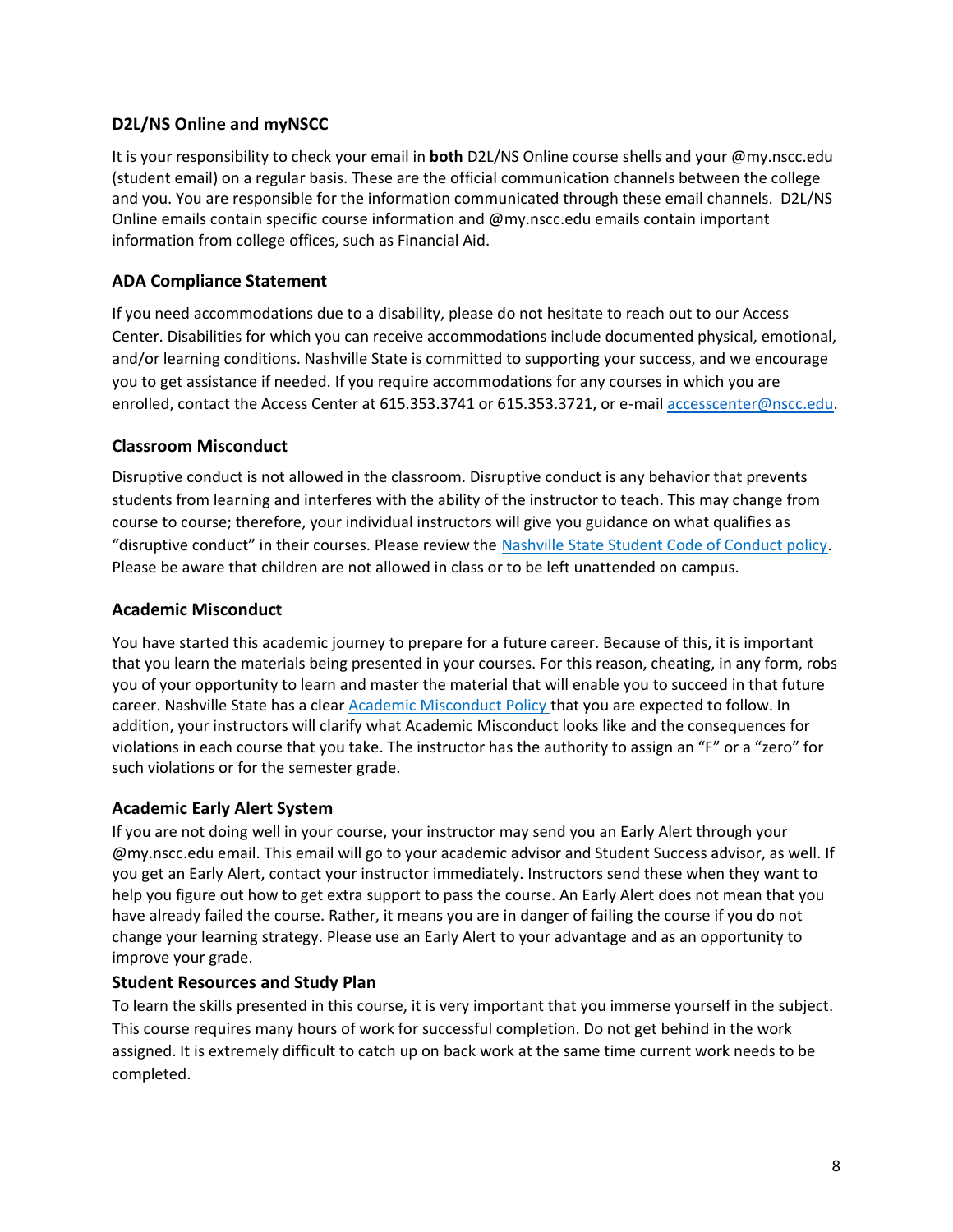Several resources are available to assist you in successfully completing this course. Resources include supplemental material provided in NS Online and McGraw-Hill Connect. Students may find resources through the NSCC Mayfield Library as well. Tutoring is available through the NSCC Learning Center via Zoom meetings. Check NS Online for current Learning Center tutor information. All current NSCC students have access to NetTutor, an independent online tutoring service. See NS Online for information on how to access NetTutor.

# **RAVE Emergency Alert System**

You can log in to this free alert system to receive text messages about emergencies related to NSCC campuses: [https://www.getrave.com/login/nscc.](https://www.getrave.com/login/nscc) The instructions for this are listed below.

- Your RAVE Username is your NSCC email address.
- If you've never received an email from RAVE with your password, or if you need to reset your password, select "Forgot your password?" and a new password will be emailed to you.
- Should the RAVE system indicate "user not found", select Register and create your own RAVE account.

# **Student Wellness**

Your well-being is important to us. With this in mind, the college has several resources available to provide support when needed:

- [Free tutoring](https://www.nscc.edu/current-students/on-campus-resources/learning-center-and-tutoring) provides assistance beyond the classroom to help you make the most of your college education.
- [These resources](https://www.nscc.edu/current-students/student-online-resources) include NSCC email, scheduling, online courses, textbooks, tech check out and support, computer labs on campuses, academic advising, financial advising, COVID-19 information and procedures on campuses.
- [Services](https://www.nscc.edu/current-students/on-campus-resources/student-support-services) that help with bus passes, food, childcare, textbooks, housing, financial counseling, personal counseling, suicide prevention, health insurance.

# **Equity Statement**

Nashville State Community College strives to ensure that each student receives what that student needs to be successful, with goals of success beyond the classroom. We understand and practice ideals of equity and inclusion for our students by embracing a full spectrum of experiences, viewpoints, and intellectual approaches in order to overcome barriers to success.

# **Inclement Weather & Campus Closings**

You get notices about campus closings in these places: text messages from RAVE and [www.nscc.edu.](http://www.nscc.edu/) Even when campuses are closed, you are still responsible for completing all assigned work. Check D2L/NS Online for a message from your instructor so you do not miss important assignments and due dates, which may change due to the campus closure.

### **Class Cancellation Policy**

Our instructors post messages about cancelling classes in the D2L/NSOnline course shells and/or on the classroom door on campus. These messages can be found in the News and Content section or the Email